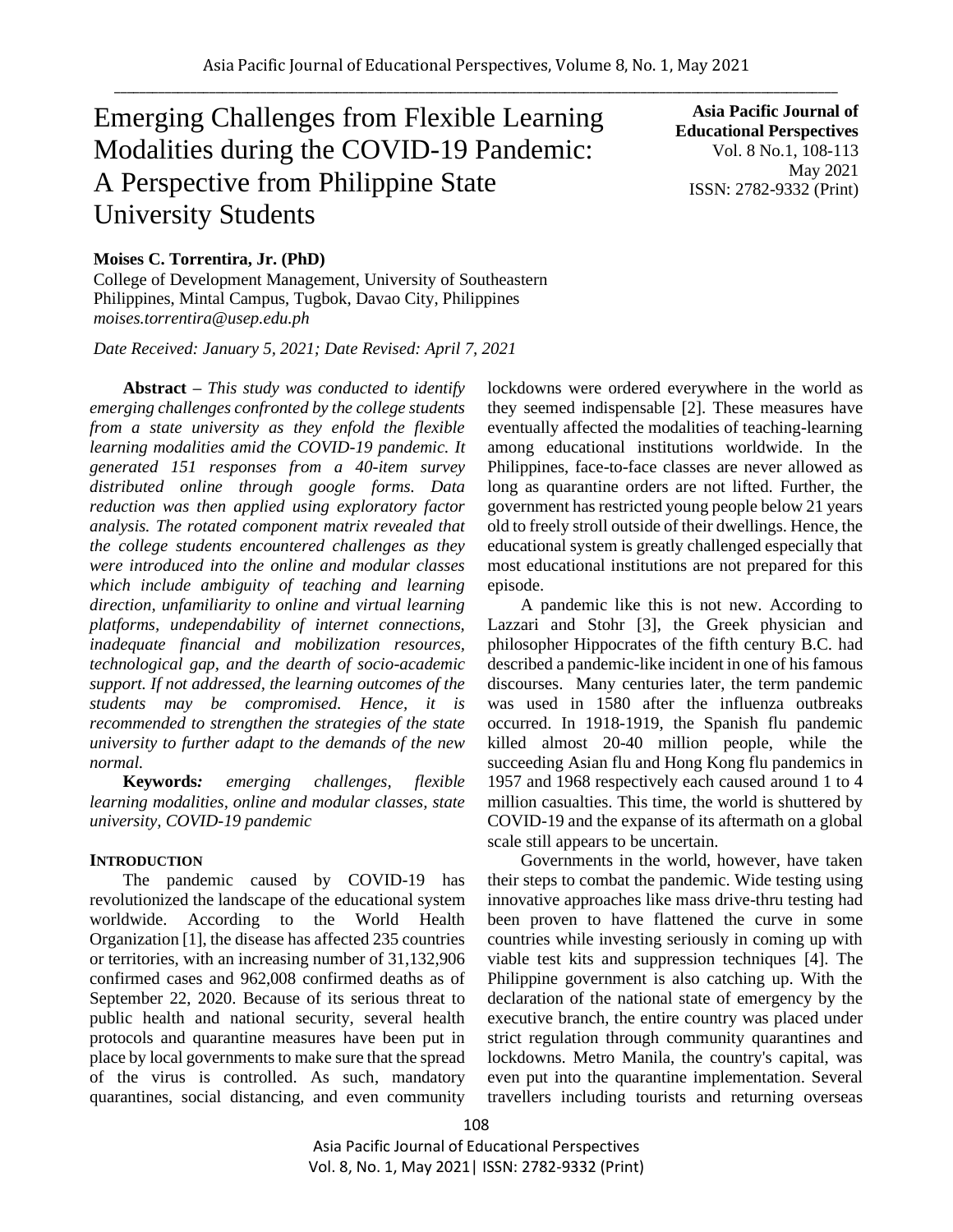Filipino workers were denied entry into the country and lockdowns necessitated a very strict discipline enforced by the military and the police in almost all major cities [5]. Although this resulted in major social and economic disruptions, the initiative was to restrain the possible proliferation of the novel coronavirus.

Nevertheless, classes were not suspended and modalities of instruction other than face-to-face classes were considered. Some educational institutions commenced classes last June 2020 while other institutions such as the state-run basic education and higher education institutions delayed the first semester by two-three months. The goal of this initiative was to prepare these institutions in the new normal of teaching and learning. Eventually, distance learning became the most feasible alternative for most educational institutions. It allows the students to access the instructional delivery outside the domain of the physical classroom. This has mainstreamed distance education as against the traditional face-to-face classes with the aid of information technology. Li and Wong [6] described it to have a resemblance to e-learning being the essence of learning outside the domain of the physical structure.

But the present pandemic walloped the conventional application of distance learning. With the various issues on internet connectivity, the COVID-19 pandemic challenged the possibility of instituting virtual training [7]. It cannot be denied that the educational institutions in the Philippines are in an unprecedented situation that the available resources were not geared towards the possible overturn from the traditional face-to-face classes to a complete distance learning modality. Hence, with the limitation of resource mobilization, educational institutions had to adopt a flexible learning modality where distance learning is no longer a purely online class but a mix of both online and modular classes. In this way, students who are delimited by poor internet connectivity can still participate through independent and self-paced compliance of the module while coping with the possibility of joining the online classes.

It is with this new trend of instructional delivery that the students are faced with multifarious challenges. While educational institutions are struggling to deliver the desired outcomes of the students, the students on the other hand are placed in an uncertain situation where flexible learning modality is the only option.

# **OBJECTIVE OF THE STUDY**

This study aimed to determine the various challenges encountered by college students as they engage in flexible learning modalities during the COVID-19 pandemic.

### **MATERIALS AND METHODS**

This quantitative study made use of a data reduction technique through Exploratory Factor Analysis or EFA. The tool was able to identify the principal constructs of emerging challenges encountered by the college students of a state university in the Philippines as they engaged in flexible learning through online and modular modalities. The Keiser Meyer Olkin or KMO Measure of Sampling Adequacy tested the magnitude of partial correlation among identified constructs while the Bartlett's Test of Sphericity determined the presence or absence of identity matrix of the correlation. The respondents of the study include college students enrolled in a state university. Using convenience sampling, given the limitation of the pandemic, the data was gathered from 151 respondents who answered the 40-item survey questionnaire using a 5 point Likert-like scaling of agreement. Since the face-toface survey was impossible due to the restrictions of health protocols amid the pandemic, online data collection was used via a google form. This is a free and conventional online platform that allows the researcher to collect data from the respondents by sending a link of the google form that contains the survey instrument template to the social media accounts and emails of students [8]. The accomplished questionnaires were retrieved through the google sheet and processed through SPSS.

# **RESULTS AND DISCUSSION**

### **Factor Analysis**

This section shows the outcomes of the KMO and Bartlett's Test and the Principal Component Analysis. The derivation of the number of factor structure and the rotated matrix of the model is also presented using Varimax with Kaiser Normalization.

**KMO and Bartlett's Test.** As presented in Table 1, the outcomes of the Kaiser Meyer-Olkin Measure (KMO) of Sampling Adequacy revealed that the KMO value is .891 which is above the recommended value of .5. This indicates that the sample is meritorious and adequate fro factor analysis. Almalak et al. [9] recommend that the values greater than .5 are acceptable. Meanwhile, the results of Bartlett's test revealed that the p-value is significant  $(p<.05)$  indicating that the data have patterned relationship and factorability is assumed. Factor analysis therefore was proceeded after having found out that the Bartlett's Test of Sphericity was significant [10]. It can be generalized that the items in the instruments are suitable and adequate for the extraction of dimensions.

# **Table 1. KMO and Bartlett's Test**

| KMO Measure of Sampling Adequacy | .891               |          |
|----------------------------------|--------------------|----------|
| Bartlett's Test of               | Approx. Chi-Square | 3539.709 |
| Sphericity                       | Df                 | 780      |
|                                  | Sig.               | .000     |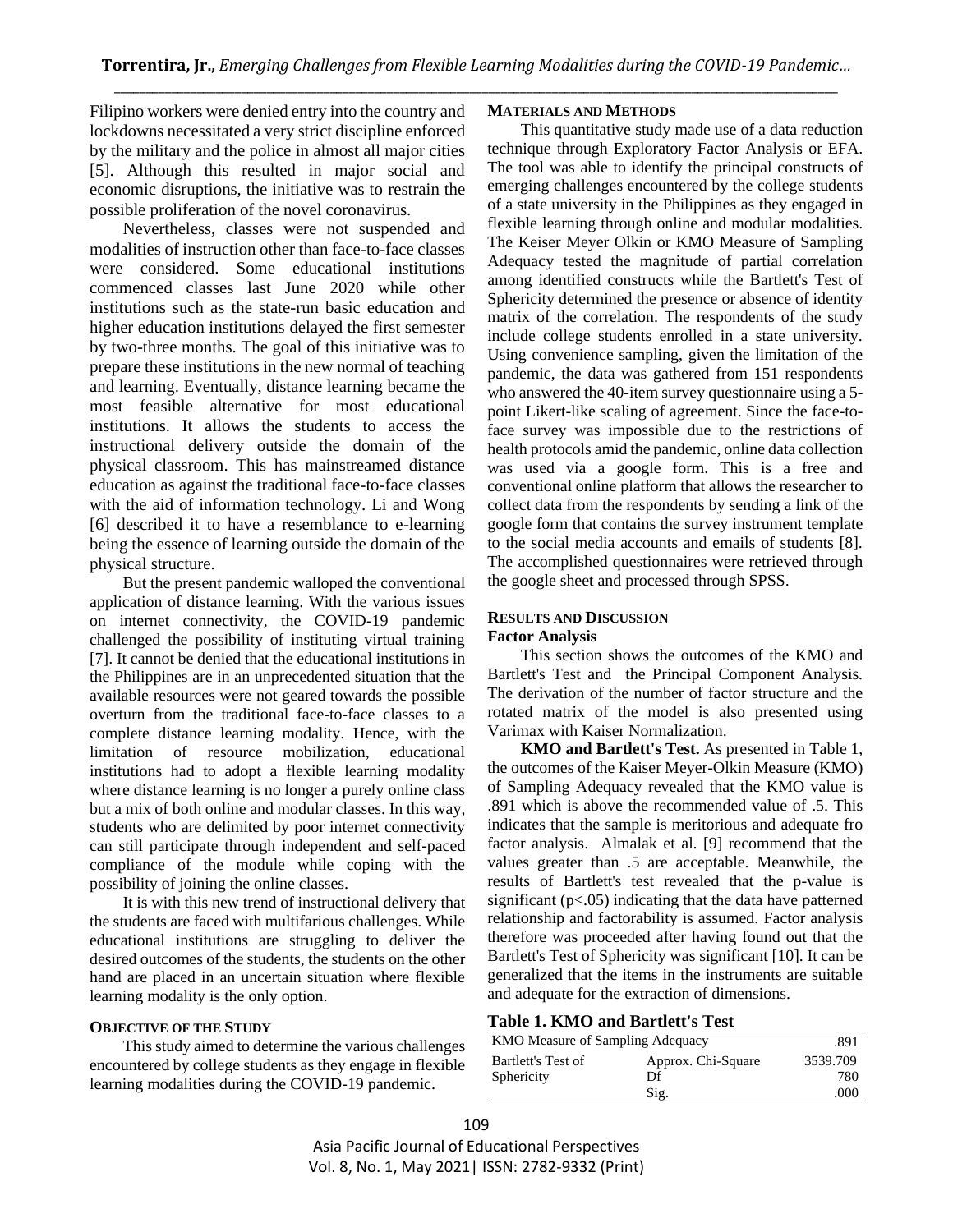| <b>Table 2. Total Variance Explained</b> |                            |                 |                   |                                   |          |                   |                                 |                 |                   |
|------------------------------------------|----------------------------|-----------------|-------------------|-----------------------------------|----------|-------------------|---------------------------------|-----------------|-------------------|
| <b>Component</b>                         | <b>Initial Eigenvalues</b> |                 |                   | <b>Extraction Sums of Squared</b> |          |                   | <b>Rotation Sums of Squared</b> |                 |                   |
|                                          |                            |                 |                   | Loadings                          |          |                   | Loadings                        |                 |                   |
|                                          | <b>Total</b>               | $%$ of          | <b>Cumulative</b> | Total                             | $%$ of   | <b>Cumulative</b> | <b>Total</b>                    | $%$ of          | <b>Cumulative</b> |
|                                          |                            | <b>Variance</b> | $\frac{6}{9}$     |                                   | Variance | $\frac{6}{6}$     |                                 | <b>Variance</b> | $\frac{0}{0}$     |
|                                          | 13.504                     | 33.761          | 33.761            | 13.504                            | 33.761   | 33.761            | 6.917                           | 17.292          | 17.292            |
| 2                                        | 3.089                      | 7.721           | 41.482            | 3.089                             | 7.721    | 41.482            | 3.531                           | 8.828           | 26.121            |
| 3                                        | 2.080                      | 5.201           | 46.683            | 2.080                             | 5.201    | 46.683            | 3.354                           | 8.386           | 34.506            |
| $\overline{4}$                           | 1.875                      | 4.688           | 51.371            | 1.875                             | 4.688    | 51.371            | 3.031                           | 7.578           | 42.084            |
| 5                                        | 1.609                      | 4.022           | 55.394            | 1.609                             | 4.022    | 55.394            | 2.965                           | 7.413           | 49.497            |
| 6                                        | 1.425                      | 3.564           | 58.957            | 1.425                             | 3.564    | 58.957            | 2.365                           | 5.913           | 55.410            |
|                                          | 1.196                      | 2.990           | 61.947            | 1.196                             | 2.990    | 61.947            | 1.910                           | 4.775           | 60.185            |
| 8                                        | 1.083                      | 2.708           | 64.655            | 1.083                             | 2.708    | 64.655            | 1.547                           | 3.868           | 64.053            |
| 9                                        | 1.032                      | 2.581           | 67.236            | 1.032                             | 2.581    | 67.236            | 1.273                           | 3.184           | 67.236            |

| ›le 2.<br>Tatol<br>nce Explained<br>. |  |  |
|---------------------------------------|--|--|

*Extraction Method: Principal Component Analysis.*

**Derivation of the Number of Factor Structure and Total Variance Explained.** The derivation of factor structure was determined through the Eigenvalues of the components. As a rule of thumb, components are selected whose Eigenvalue is at least 1. Table 2 presents the number of constructs extracted, initial Eigenvalues associated with the specified constructs, the percentage of the total variance, and the cumulative percentage of each construct. After utilizing the criterion for Eigenvalue, the 40 items of the scale measured nine which have Eigenvalues of at least 1.

**Rotated Component Matrix.** After identifying the number of factor structure, the 40-item construct was then subjected for rotation using Varimax with Kaiser Normalization. Based on the standard rule of factor analysis, items with a loading value of less than .60 should be excluded [10]. The results revealed that 12 items have a loading coefficient below .60 and have face validity issues and low communalities while another two items were lone items and were unable to produce constructs. These items were removed from the model. Hair et al. [11] posited that items having no sense and not reflective with the factor can be removed in the model. Moreover, Field [10] stated that the suppression of communalities less than .60 and ordering variables by loading size will make the interpretation simpler because there is no need to scan the matrix to identify the substantive loadings.

**Rotated Component Matrix with Grouped Items**. Based on the criterion, a total of 26 items were categorized into six constructs. These constructs represent the emerging challenges experienced by the college students in a Philippine state university as they engaged themselves in the flexible modality of learning amid the COVID-19 pandemic.

**Construct 1: Ambiguity of Teaching and Learning Directions**. The exploratory factor analysis revealed the nine items that fall under the first construct showing the following items: modules and course materials sent are hard to understand with a loading coefficient of .788; the school has not prepared students for virtual learning platforms with a loading coefficient of .774; it is hard to reach out the assigned teacher with a loading coefficient of .711; it is hard to contact the teachers with a loading coefficient of .701; the school has not introduced to students any means of accessing virtual library with a loading coefficient of .697; the instructions of the course materials and modules in the online platform are uncertain with a loading coefficient of .686; the requirements of the teachers are very hard to accomplish with a loading coefficient of .685, and the requirements of the teachers are overlapping with a loading coefficient of .636. Thematic analysis of these items would lead to the ambiguity of teaching and learning directions as experienced by the students in a state university when introduced with flexible learning modalities during the COVID-19 pandemic.

Providing the students with a clear direction of their learning journey during this pandemic is critical in making sure that the learning outcomes are still achieved with quality. In the traditional face-to-face instruction, clarity of expectations is reflected by equity and excellence in every system, in every school, and every classroom [12]. But with the health threats posed by COVID-19, students cannot get this same clarity of learning directions, especially that these students are not acquainted with off-campus learning pedagogies. In this kind of setting, the students find it hard to manifest full compliance with the learning outcomes because most instructional materials are vague themselves and are poorly prepared by teachers. According to Abdu-Raheem [13], learning objectives can be hard to

Asia Pacific Journal of Educational Perspectives Vol. 8, No. 1, May 2021| ISSN: 2782-9332 (Print)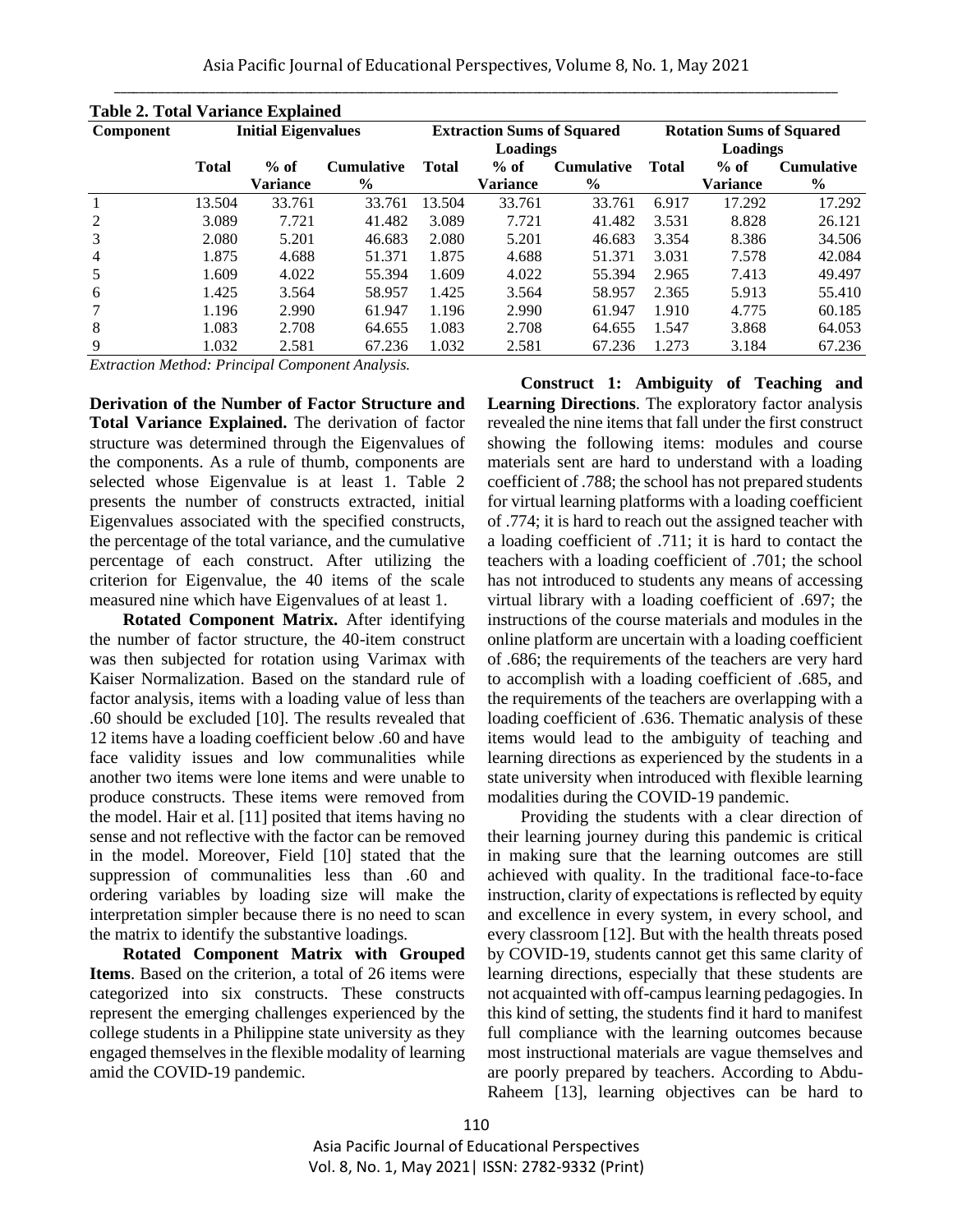achieve due to the lack of or inadequacy of learning materials to encourage them. Meanwhile, communication with teachers seemed to be one of the major challenges experienced by the students. Without proper instruction and communication, students will be left alone in determining his/her own pace of learning. Ideally, constant communication can accelerate the student-centered teaching [14]. But flexible learning through online and modular classes cannot adequately facilitate constant understanding between the learners and the teachers. Hence, the ambiguity of teaching and learning direction topped in the emerging challenges from flexible learning among students during the COVID-19 pandemic.

**Construct 2: Unfamiliarity to Online and Virtual Learning Platforms.** The exploratory factor analysis revealed the second construct with the following items: students' knowledge on virtual learning processes is minimal only with a loading coefficient of .795; virtual learning platforms are new to students with a loading coefficient of .698, and students are not properly trained on how to access the virtual learning platforms with a loading coefficient of .686. The thematic analysis of these items conveyed a common notion of unfamiliarity to online and virtual learning platforms as a challenge in the flexible learning modalities.

When the novel corona havoc proliferated in the Philippines, it was a time when every single student and teacher did not have any social and personal preparation including academic readiness to adapt with any strategy to continue the school year. COVID-19 is arguably amongst humanity's worst measure by impact and preparedness [15]. Despite the unpreparedness of the academic institutions, the educational system should be pursued with the aid of online or virtual platforms. Most of the educational institutions shifted to the online modalities to avoid any academic loss [16]. But the students were neither properly oriented nor trained on the use of these innovative learning platforms. At the outset of flexible learning, the students were challenged by the technical knowledge that should have been gained by them before they engaged themselves in the system. This is considered to be a challenge caused by the institution for its failure to effectively orient the students about online platforms and service providers [17]. It may be too late but institutions need to make up with the backlash of necessary knowledge that the students should have visà-vis online and virtual learning platforms as

instruments in the implementation of flexible learning modalities.

**Construct 3: Undependability of Internet Connections.** The exploratory factor analysis revealed the third construct composed of the following items: internet service is unstable and fluctuating with a loading coefficient of .832; internet services did not reach the place of residence of students with a loading coefficient of .752; the area has limited access to the internet with a loading coefficient of .693, and the speed of internet is unreliable with a loading coefficient of .631. The thematic analysis of these items generated the undependability of internet connections as a challenge to students in the implementation of flexible learning modalities.

Internet connectivity is critical to the realization of learning outcomes in the flexible learning modality. But online learning may not warrant the realization of the desired outcomes in areas where a number of students encounter technical issues in accessing the internet [18]. Internet connectivity has been found out as one of the factors why students were delayed in the submission of their assessment tasks [19]. In Ghana, poor internet connection is considered as one of the environmental challenges experienced by students who were introduced with online learning [17]. Undeniably, despite the world title as the social media capital, among Southeast Asian nations, the Philippines has the slowest internet speed. Globally, it ranked  $158<sup>th</sup>$  out of 190 countries in terms of the speed of internet connectivity [20]. Hence, depending so much upon the internet in the delivery of instruction through online learning will compromise the quality of education that the students in the Philippines will generally obtain considering the current status of internet connection in the Philippines.

**Construct 4: Insufficiency of Financial and Mobilization Resources.** The exploratory factor analysis uncovered the fourth construct with the following items: the family's financial resources are affected by the pandemic with a loading coefficient of .855; the family's budget is limited with a loading coefficient of .850; fear of being infected by COVID-19 so students would rather stay at home with a loading coefficient of .637; and quarantine protocols prohibit the students to travel with a loading coefficient of .612. Thematic analysis of these items came up with a common challenge among students on the insufficiency of financial and mobilization resources in the practice of flexible learning modalities.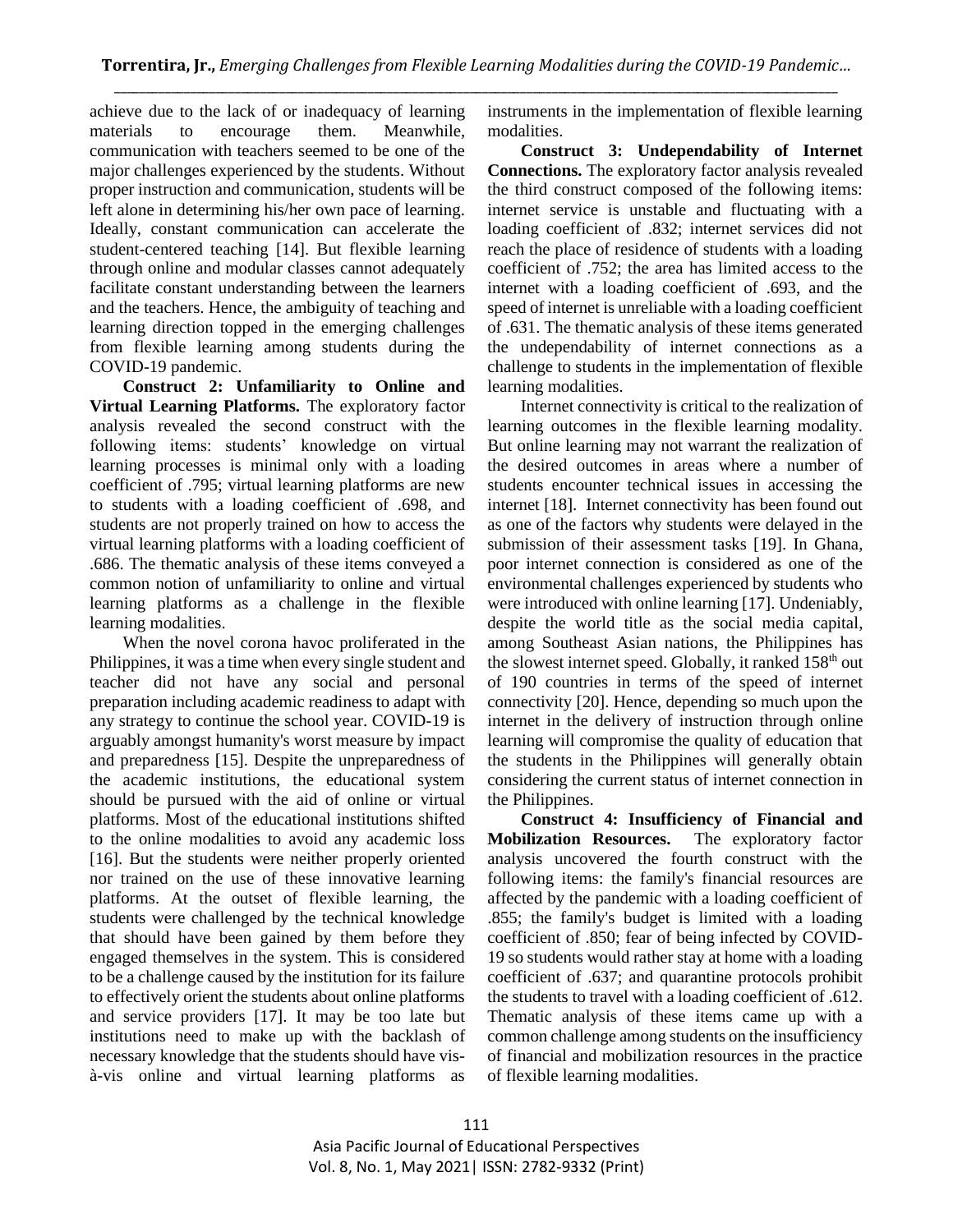In response to flattening the curve and eventually control the spread of the coronavirus, local governments have ordered border shutdowns, travel restrictions, and strict quarantine measures [21]. This resulted in the reduced mobility of individuals who need to open a business or go to work. When workers cannot go to work, their incomes to support the daily needs of the family are eventually affected. According to Fernandes [22], service-oriented economies are at the rim of risk particularly in the possible loss of more jobs. Hence, students whose parents cannot financially provide for the needs of their children are deprived of the mobilization resources to pursue online classes. In Pakistan, the online learning outcomes of students are poorly achieved due to monetary issues [18].

But not only that, students who are not allowed to travel or who are restricted from going to other places due to COVID-19 are deprived of the opportunity to mobilize available resources such as books and to explore collaboration with classmates in the accomplishment of their learning activities. In the flexible learning platform, the student's inability to access these resources is a big challenge to their achievement of the learning outcomes.

**Construct 5: Technological Gap.** The exploratory factor analysis unveiled the fifth construct with the composition of the following items: inability to participate on the live discussions because of unavailability of a laptop or computer which obtained a loading coefficient of .710; and the students' mobile phone is not compatible with the online class platforms which obtained a loading coefficient of .674. The thematic analysis of these items disclosed a common challenge on the technological gap as students were introduced into the flexible learning modalities.

In distance learning, internet and mobile devices are prerequisites to enable the user to display, store, and distribute data while interacting with others [23]. Hence, the availability of ICT equipment such as laptops, desktop computers, and even mobile phones are necessary for the implementation of flexible learning modalities. These are the instruments whereby the learning materials are channelled. In conducting live online classes, the students need to be equipped with the right device to access the live lecture. But not all students have the capability to acquire these devices. Moreover, even if they have the device, some of them have problems with compatibility. Bearing this in mind, virtual learning resources should be formatted for optimal viewing, irrespective of the device being used be it a desktop, laptop, tablet, or smartphone [24].

**Construct 6: Dearth of Socio-Academic Support.** The exploratory factor analysis revealed the sixth construct composed of the following items: the parents can't help the students in the course requirements with a loading coefficient of .710, and the siblings and other relatives of the student can't assist him/her in accomplishing the requirements which obtained a loading coefficient of.674. The thematic analysis of these items led to the common challenge on the dearth of socio-academic support towards collaboration as experienced by the students when flexible learning modalities were adopted by the academic institution.

Sahoo [16] highlighted that government, parental and institutional support are entailed to ensure that online learning becomes more accessible and effective. But at the advent of the pandemic in the early quarter of 2020, these educational actors were not accustomed to the flexible learning modalities. It can be inferred that the students under this modality are left on their own because no one else in the surrounding environment can provide the academic support that they need. In this situation, the students experience difficulty in producing the required learning outcomes because the correctness and acceptability of their outputs remain uncertain. Therefore, there is a need for a support system that can assist the students academically under flexible learning modality.

# **CONCLUSION AND RECOMMENDATION**

The COVID-19 pandemic has eventually staged a new horizon of the educational system. From the traditional face-to-face delivery of instruction, educational institutions need to shift to flexible learning modalities to avoid the risk of the spread of coronavirus among students and the academic community. The flexible learning modalities, being the only option for the continued delivery of education, provides versatility among students to engage in either online or modular classes. But the students encountered challenges in the implementation of this modality. This study, therefore, was able to generate constructs that describe the emerging challenges experienced by the students in a state university when introduced with the flexible learning modality namely: the ambiguity of teaching and learning directions, unfamiliarity to online and virtual platforms, undependability of the internet connections, insufficiency of financial and mobilization resources, technological gap, and the dearth of socio-academic support.